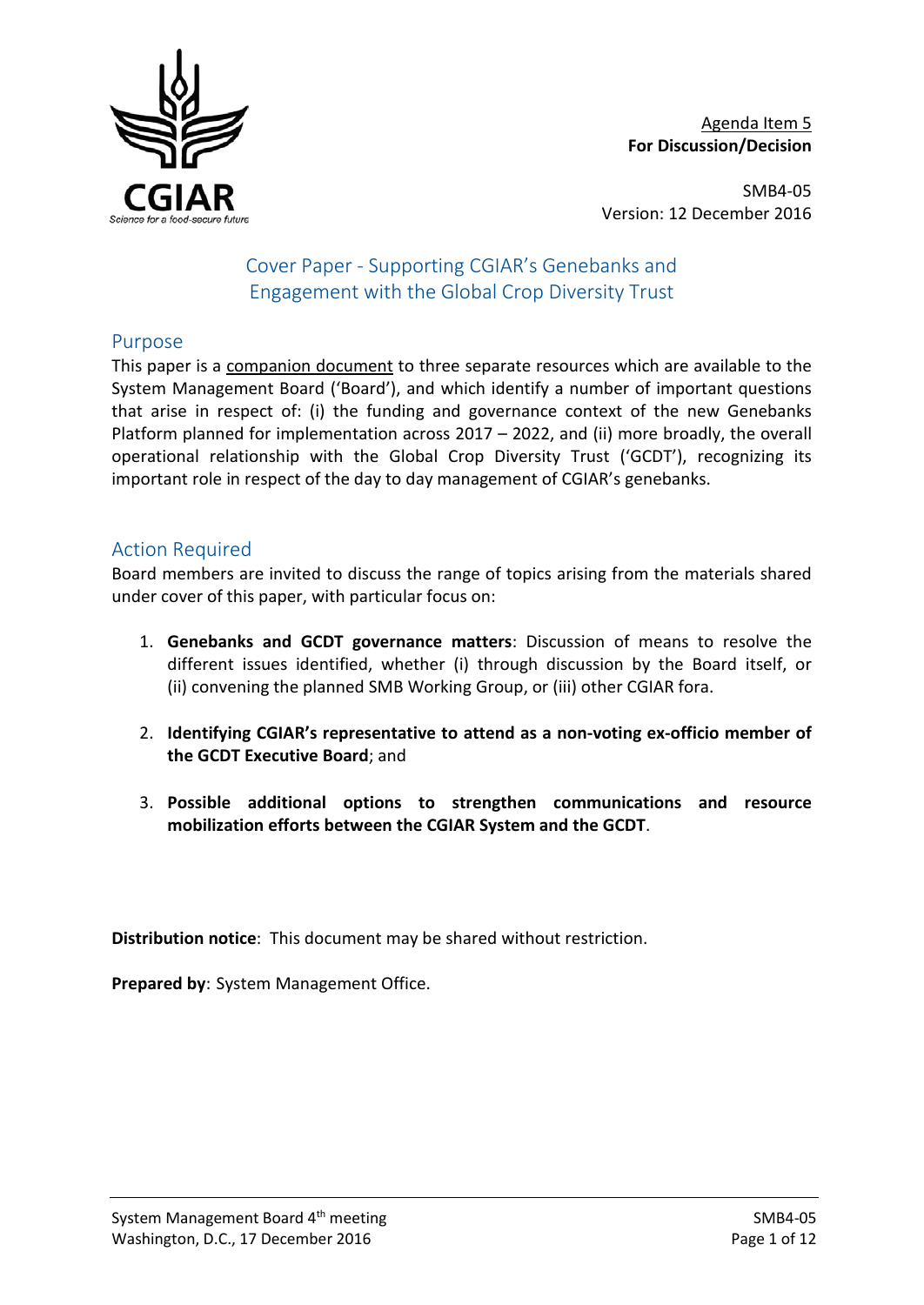## Part A – Executive Summary

- 1. Agenda Item 5 of the Board's  $4<sup>th</sup>$  meeting raises for discussion (and as relevant, decision) by the Board, the appropriate scope of the Board's engagement and/or oversight on matters concerning the Genebanks beyond the necessary contract that will be entered into between System Organization and GCDT as 'Lead Center' to deliver financing from the CGIAR Trust Fund for implementation of the Genebanks Platform.[1](#page-1-0) The Lead Center contract, termed a 'Financial Framework Agreement', sets out the reporting responsibilities and contractual duties of Lead Centers.
- 2. For Agenda Item 5, the Board has three different information sources as follows:
	- **Document SMB4-5A Letter of 15 November 2016 from GCDT** suggesting possible arrangements concerning governance and resource mobilization**.**
	- **Document SMB4-5B**: **GCDT 9 December 2016 Issues Brief submitted by Ann Tutwiler** as Board member, in respect of certain governance matters arising under the expanded scope of the Genebanks Platform for 2017 – 2022.
	- **Document SMB4-5C**: **Margret Thalwitz's 27 October 2016 report from attendance at GCDT Executive Board in October 2016** with proposals in regard to, amongst other matters, appointment of CGIAR's non-voting exofficio member on the GCDT Executive Board (*as submitted also as a background document to SMB3*).
- 3. **This cover paper provides high level background in advance of a review of the three materials:** Recognizing both the interrelated nature of the materials (e.g. with collaboration, resource mobilization and governance arising in all three), and that detailed knowledge may be required to consider the questions arising, this paper aims to provide high-level background to help navigate those papers.
- 4. The information is also shared in the context of the Board establishing in September 2016 a Board-level *adhoc* Working Group No. 6 – 'Positioning and engagement on genetic resources' based on deliberations from 1 July through to the Board's 2<sup>nd</sup> meeting held in Mexico on 25-26 September 2016. As reported in the Summary for that meeting<sup>2</sup>, the Board withheld naming the membership of that working group until it had considered the Issues Brief (document SMB4-5B) now tabled for discussion.

<span id="page-1-0"></span> <sup>1</sup> All 'Lead Centers' (or entities acting in the capacity as Lead Centers) will be required to enter into a 'Financial Framework Agreement' that provides the legal basis for the CRP or Platform to receive funding from the CGIAR Trust Fund. Pursuant to upstream obligations owed by the CGIAR System Organization to Funders who contribute to the CGIAR Trust Fund, no disbursement for CRP or Platform implementation can take place without this new agreement being signed by the Lead Center.

<span id="page-1-1"></span><sup>&</sup>lt;sup>2</sup> Available at this link: [http://cgiarweb.s3.amazonaws.com/wp-content/uploads/2016/07/SMB2-](http://cgiarweb.s3.amazonaws.com/wp-content/uploads/2016/07/SMB2-10_Final_2nd-MeetingSummary_SMB-1.pdf) 10 Final 2nd-MeetingSummary SMB-1.pdf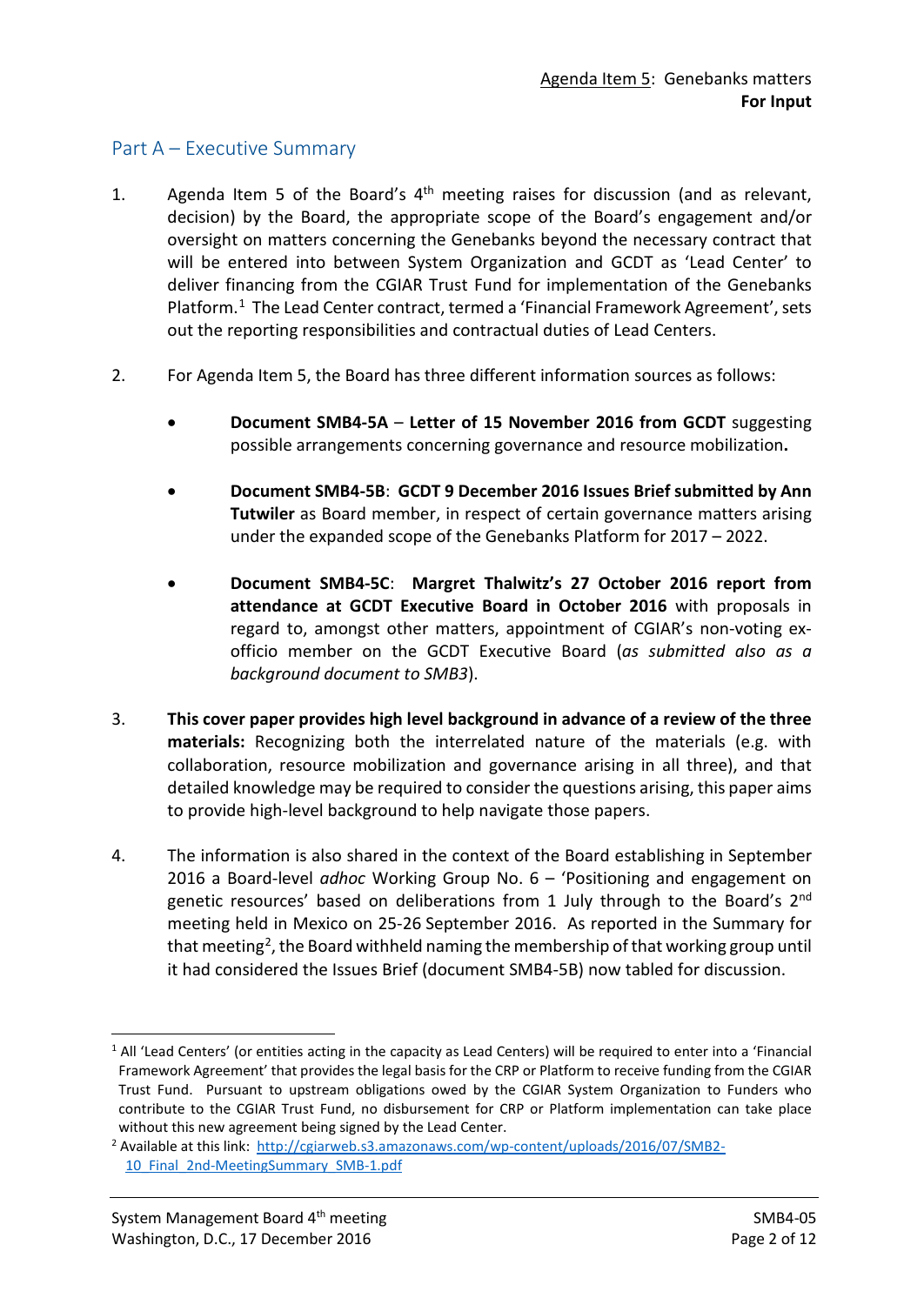- 5. Without seeking to limit the scope of discussions/potential actions arising for determination by the Board, the following may be some of the points that are helpful to be considered during review of this cover paper and the three more detailed materials:
	- a. **Whether the Board now wishes to formerly convene Working Group 6: Positioning and engagement on genetic resources to address the governance issues related to the Genebanks Platform,** taking into consideration the information contained in the Issues Brief (including a suggestion in the document that "*it does not seem necessary to constitute an adhoc working group (with outsiders) on the SMB"[3](#page-2-0)*, and the mandate agreed in September 2016 for the Board's Working Group 6, Positioning and engagement on genetic resources that working group:
		- i. If no, it will remain for the Board to consider the range of topics raised in the Issues Brief and make determinations concerning the various discussions points, recommendations, and decisions points suggested therein; or agree a timetable and process for addressing them over a specified period; or
		- ii. If yes, it is recommended that the group be convened as soon as possible, either through a determination on 17 December of the appropriate membership; or agree a timetable for convening the group.
	- b. **Pending discussion and decisions on the various items, whether the Board wishes to provide additional guidance on the most appropriate contracting strategy for the Genebanks Platform.** That is**,** the event that the governance questions related to the Genebanks Platform are not resolved prior to the proposed signature date of the Financial Framework Agreement (during early January 2017), should the signing date be delayed pending finalization and the Board's approval of the relevant solutions to the issues raised (with potential consequences for funding); or should signature be achieved at the same time as all other CRPs and Platforms, but potentially subject to qualifications and/or amendments that may be may be required to put in place any final arrangements that are approved between the Board and the GCDT.
	- c. **The most effective means by which the CGIAR System Organization and its member Centers can support ongoing GCDT resource mobilization efforts for the endowment**, the appropriate timing for that conversation, and whether the conversation should be had at Board level, via a Working Group, or otherwise.

<span id="page-2-0"></span><sup>&</sup>lt;sup>3</sup> See recommendation in the "For Discussion" section of Issue 4 re 'Governance of the Policy Module'.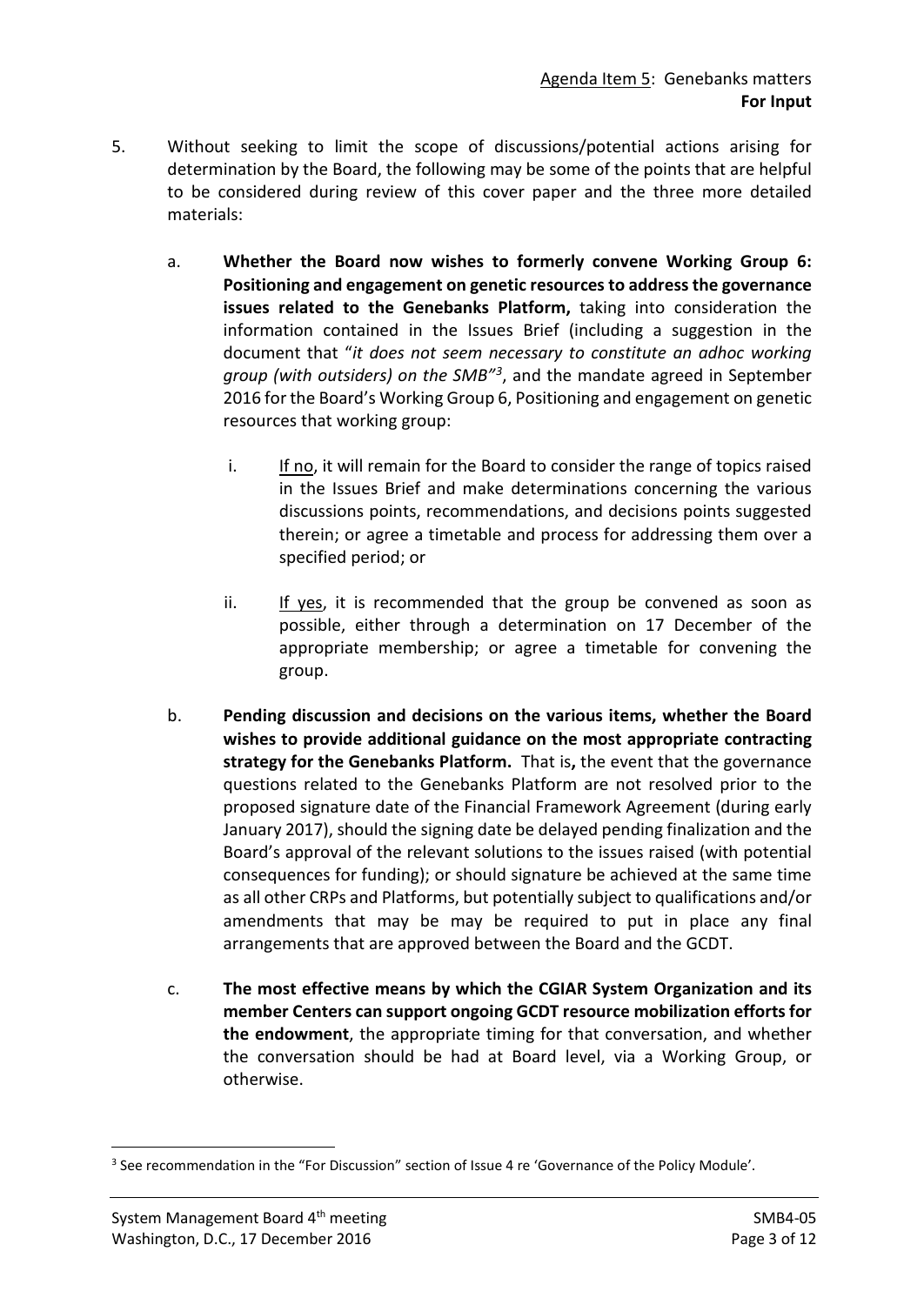- d. **What would constitute the most strategic decision in terms of CGIAR representation as a non-voting ex-officio member of the GCDT Executive Board,** and when and how that decision should be taken having regard to the GCDT Executive Board meetings planned for 21-23 March 2017 (IRRI, Philippines), and 24-25 October 2017 (Trust's Headquarters, Germany).
- 6. With that introduction, the information that follows is divided into the following Parts:
	- **Part B** Factors driving a strong engagement model with GCDT
	- **Part C** Funding of the 2017-2022 Genebanks Platform and related topics
	- Part D CGIAR Genetic Resources Policy decisions
	- **Part E** Proposed mandate of the Board's *adhoc* Working Group 6

## Part B – Summary of factors driving a strong engagement model with GCDT

- 7. **11 CGIAR Centers are legally bound to adhere to a Treaty on Plant Genetic Resources for Food and Agriculture, as host Centers of CGIAR's Genebanks**. Based on agreements signed between 11 of CGIAR's Centers individually, and the Food and Agriculture Organization of the United Nations ('FAO'), the 11 Centers, as 'Article 15 Centers' are contractually bound to conserve and make available certain ex situ crop and tree collections according to the provisions of the International Treaty of Plant Genetic Resources for Food and Agriculture ('ITPGRFA'). Official 'CGIAR' submissions/ positions are coordinated and submitted to the Treaty's biannual meetings, committees and working groups. Such submissions/ positions can give rise to international obligations in the maintenance and functioning of the genebanks (e.g. in provision of seeds or other means of propagating stored accessions, and in observing benefit sharing agreements), and thus System-wide reputational matters related to performance and compliance with international standards.
- 8. **For the five years from 2011 through until 31 December 2016, the GCDT has carried oversight and financial responsibility for the 11 Genebanks.** This was via the **'***Program for Managing and Sustaining Crop Collections*', and contractually achieved through Bioversity serving as 'Lead Center', but with a more limited role than typical. Namely, receiving funding from the CGIAR Fund and disbursing those funds to the Participating Centers following instructions received from the GCDT as Project Manage[r4](#page-3-0). CGIAR financing complements existing long-term funding provided by the GCDT to most of the genebanks. The existing Genebanks Program has helped ensure funding is adequate and predictable until the endowment is complete.

<span id="page-3-0"></span> $\frac{1}{4}$  Under the arrangements to 31 December 2016 only CGIAR Research Centers may serve as Lead Centers. There is no similar restriction in the new governance arrangements for CGIAR.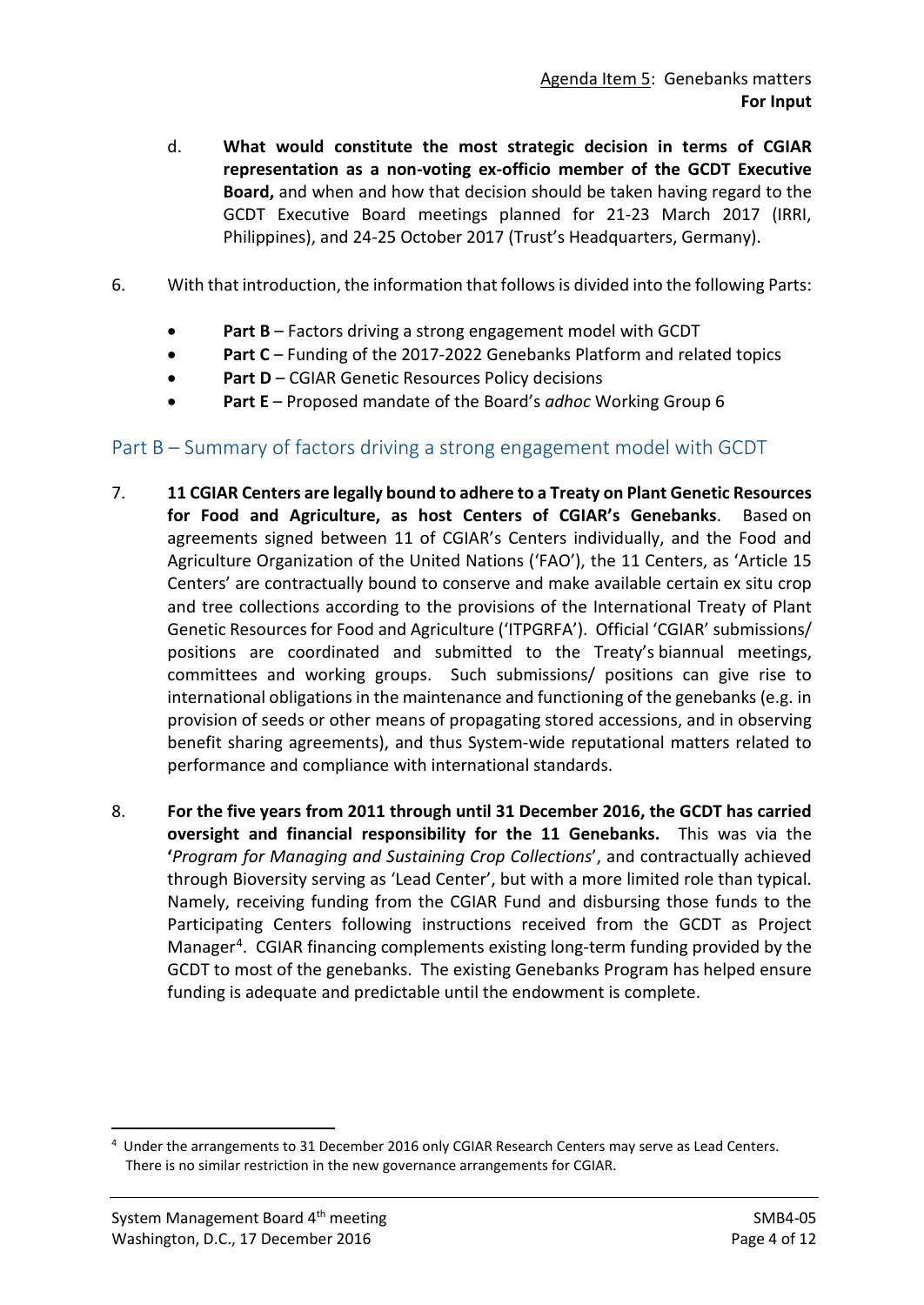- 9. **As a key element of the new 2017 – 2022 CGIAR Portfolio, the CGIAR System has endorsed the GCDT formally taking on the 'Lead Center' role for the new Genebanks Platform**, which provides a unique and critical service in supporting CGIAR and Partner research. This will be the first occasion that a non-CGIAR Center is officially leading a Platform or CRP. Beyond the important work of conserving the genebanks, the 2017 – 2022 Genebanks Platform also now includes a module on overall plant genetic resources policy, and an activity for the implementation of germplasm health units to ensure safe transfer of materials.
- 10. **The 2017 funding allocation from the CGIAR Trust Fund to the Genebanks Platform of US\$ 24.9 million represents the largest 2017 allocation for any CRP or Platform**  within the CGIAR Portfolio (overall 2017 System Council allocation of US\$ 191.1 million). The Genebanks Platform proposal discusses the goal of increasingly drawing down on the endowment, so that by end-2022 the reliance on the center CGIAR Trust Fund is in the order of 50%. For 2017, the CGIAR Trust Fund support represents about 80% of Genebanks Platform budget.
- 11. **Sustainable funding for the Genebanks for the foreseeable future has been an often discussed, but not a fully addressed topic**. The role of the genebanks in CGIAR research and the importance of the germplasm held in trust for the global community have been repeatedly recognized by CGIAR. The GCDT was created to develop an endowment which could cover the maintenance of the genebanks and the collected germplasm for the foreseeable future. The GCDT's capacity to grow its endowment and draw more fully upon it, reduces reliance on the pooled funding that is required to be provided from the CGIAR Trust Fund.

## Part C – Funding of the 2017–2022 Genebanks Platform and related topics

- 12. A fundamental issue for both the GCDT, and the CGIAR System as a whole, is that the GCDT endowment is not growing at the rate initially envisaged.
- 13. Annex 1 to this paper (extracted from Annex 2 of the July 2016 Genebanks Platform full proposal) describes the situation following a pledging conference in April 2016. The annex refers to amounts pledged to the GCDT and to the endowment.
- 14. The GCDT is therefore in the position of having two concurrent roles: (i) raising funding for the endowment; and (ii) for the furtherance of projects implemented by the GCDT. However, the GCDT undertakes to make contributions to the Genebanks Platform on an increasing scale over 2017 – 2021 as set out in table 1 below.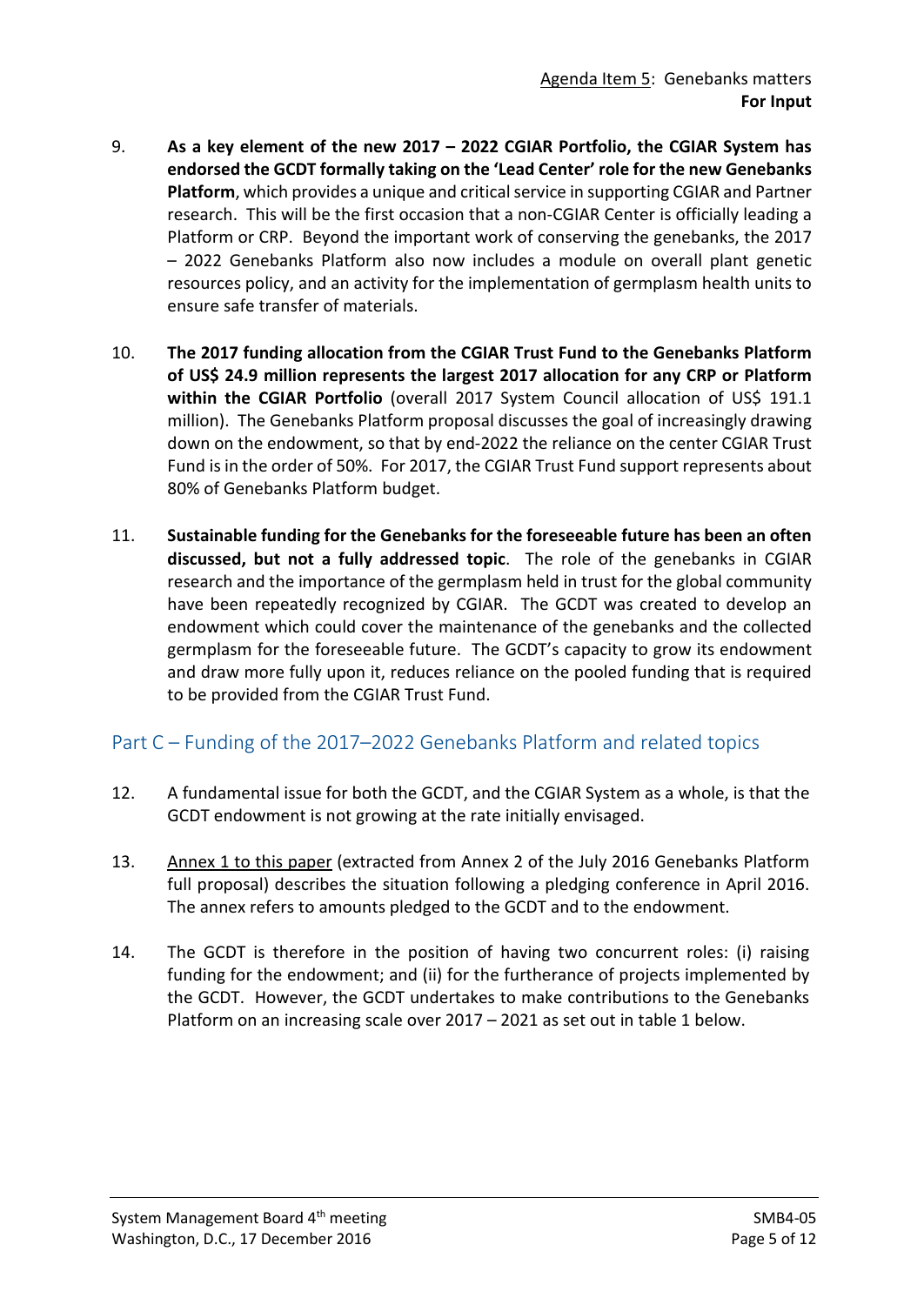| <b>Genebanks Platform</b><br>budget            | 2017   | 2018  | 2019  | 2020  | 2021  | Subtotal | $2022*$  |
|------------------------------------------------|--------|-------|-------|-------|-------|----------|----------|
| <b>Total Direct Costs</b>                      | 31.61  | 30.12 | 30.28 | 28.62 | 28.24 | 148.88   | 26.86    |
| Contribution from<br>endowment                 | 6.75   | 9.06  | 11.53 | 13.35 | 15.03 | 55.72    | 15.03    |
| Funds required from<br><b>CGIAR Trust Fund</b> | 24.865 | 21.06 | 18.75 | 15.27 | 13.21 | 93.16    | $11.83*$ |

*Table 1: Relationship of W1-W2 funding to endowment funding (source: Genebanks Platform comments to the ISPC on the revision of the Platform full proposal, July 2016, p6), US\$ millions*

\* *Note: The agreement arising from the FC meeting Bogor (for US\$ 93 million) covers five years to end 2021. There is no agreement on funding allocations for 2022 from the CGIAR Trust Fund.*

- 15. In parallel, and seemingly not having been well communicated throughout the System by relevant stakeholders, in November 2015, the Fund Council decided that in addition to existing mechanisms to provide financial support to the Genebanks, a new 3% levy be applied to all 'relevant' CRPs. Decisions of the former Fund Council need to be upheld unless expressly overturned by the System Council.
- 16. Set out at Annex 2 to this paper is an extract from the April 2015 ('FC13') and November 2015 ('FC14') Fund Council meeting records.
- 17. At its last meeting held virtually on 23 November 2016 ('SC3'), the System Council was reminded of the former Fund Council's decision, with the former Chair of the Fund Council's 'Peer Review Team' ('PRT') confirming that the proposal had been generated during the PRT's deliberation on the US\$ 93 million genebank funding requirements.
- 18. Whilst a fundamental issue for the System as a whole, the Board is not required to make determinations on the appropriateness of the 3% levy at its forthcoming 4<sup>th</sup> meeting. Rather, the System Council has suspended application of this earlier Fund Council decision whilst it considers the much broader question on the overall funding window modalities; appropriate uses of Window 1 and 2 funding; and, more generally, whether the current funding mechanisms are serving the CGIAR System well.
- 19. Thus, more importantly for the Board, potentially also as a topic that is taken out to all the Centers more broadly, is what is the Centers' position on the levy; the funding mechanisms generally, and if it is to be instituted, what is the appropriate means of identifying the 'relevant' CRPs in the new CGIAR Portfolio, and what would be the appropriate implementation model. By way of summary, should the 3% levy apply, the Fund Council proposal was that it be imposed on all W2, W3 and bilateral projects from 2016 to contribute to Genebank costs.

<span id="page-5-0"></span> <sup>5</sup> Additional funding above the 2017 ceiling agreed during the Center's Rome meeting in October 2015 was to support plant health unit activities which were not included in the FC13 decision (Charlotte Lusty email to the System Office answering a question of the Joint System Council/Board Funding Allocations Working Group).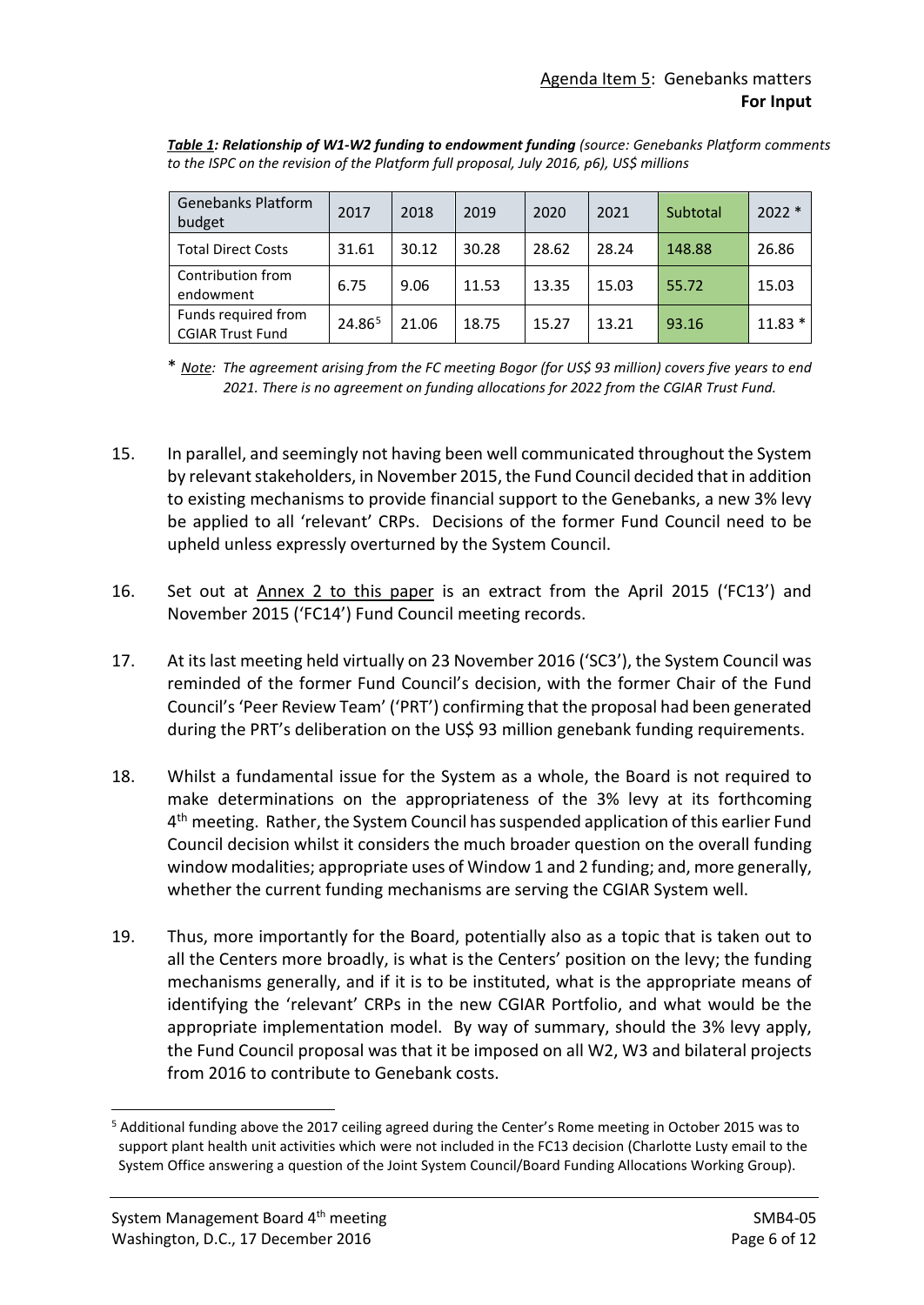20. In the context of a broader discussion on sustainable funding for the Genebanks for the foreseeable future, the GCDT's proposal that it revisits the earlier costing study of the Genebanks, would appear to be an important input into those broader discussions. The Board may therefore wish to express its strong support for the GCDT to take that review forward at the earliest opportunity.

## Part D – CGIAR genetic resources policy decisions

- 21. The July 2016 Genebanks Platform full proposal recognizes the inherent tension in the Platform being led by the GCDT as an organization 'external' to the CGIAR System yet housing a key instrument of CGIAR genetic resources policy (i.e., the policy module expected to be managed by Bioversity International), and the overall important role that the Board has in regard to official CGIAR positions.<sup>[6](#page-6-0)</sup>
- 22. Taking note that the Genebanks Platform was submitted concurrently with the movement to a new CGIAR System of governance, and that the CGIAR System Framework as adopted for the System from 1 July 2016 now mandates different policy approval processes depending on whether there is an element of maintaining the reputation of the CGIAR System, there is an opportunity for the Board to consider:
	- a. The role that is appropriate for the Board to play in terms of decision making over CGIAR plant genetic resources policy;
	- b. Which entities and mechanisms would be expected to contribute to issues identification and potential new policy; and
	- c. Whether there are particular governance arrangements of the Genebanks Platform that would best provide the Board with the means of gaining and maintaining effective information flow between the System Organization and the GCDT beyond the matters requiring Board review and decision.

## Part E - Board Working Group 6: Positioning & Engagement on Genetic Resources

- 23. At the Board's 1<sup>st</sup> meeting held on 11 & 13 July 2016 ('SMB1'), the Board identified the need for a number of working groups to support the Board in its efforts to ensure timely discussion and resolution of pending items at the time of the June/July 2016 transition to the new governing arrangements. Through electronic discussions following SMB1, and as a result of decisions taken at the Board's 2<sup>nd</sup> meeting held on 25 – 26 September 2016 in Mexico ('SMB2'), the Board has initiated 7 working groups.
- 24. **Working Group 6: Positioning and engagement on genetic resources** was identified by the Board to have the following scope:

<span id="page-6-0"></span><sup>-&</sup>lt;br>6  $6$  As mentioned at page 16 of the full proposal, under the heading 1.0.5 – Platform leadership, management and governance.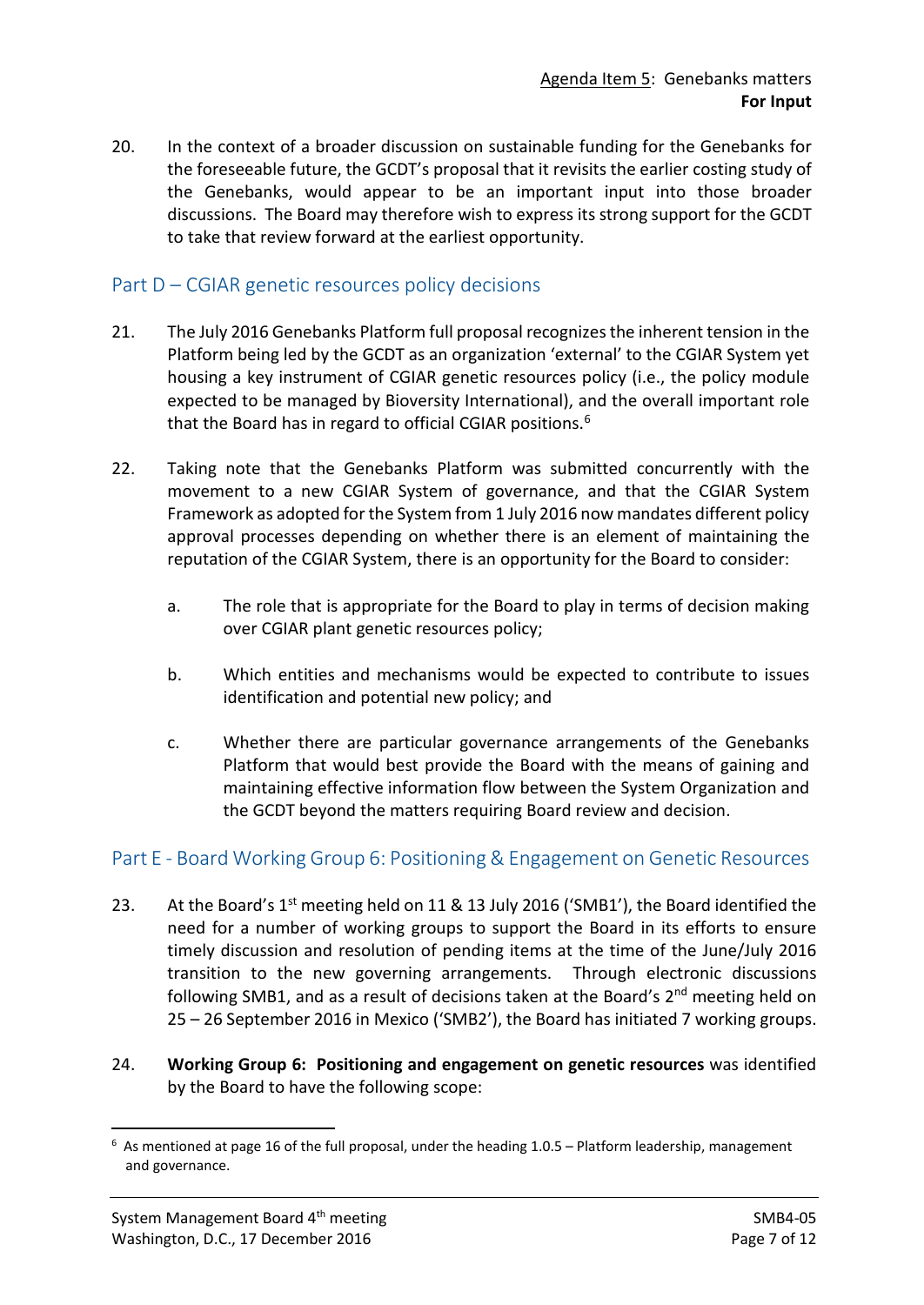- a. **Overseeing the development of a memorandum of understanding with the GCDT and CGIAR**, to further clarify the relationship between CGIAR/Centers and the GCDT, and developing, as required, agreements that deliver on the principles outlined in the MOU;
- b. **Guiding the formation of a multi-stakeholder Plant Genetic Resources Policy Group ("PGR Policy Group")** in respect of the Genebank Platform that was submitted as part of the proposed 2017 – 2022 CGIAR Portfolio, with a clear Terms of Reference, and which is able to support the work of the CGIAR System Organization and ensure more effective engagement with the GCDT;
- c. **Identifying the appropriate accountability framework for the proposed PGR Policy Group**, committee oversight, routine reporting, and performance considerations; and
- d. **Reviewing and providing input into a proposed framework of how to develop CGIAR System Organization positions on behalf of the Centers** to feed into critical international treaty frameworks on an ongoing basis.
- 25. As noted at paragraph 5 above, it is appropriate for the Board to consider the need for the envisaged Board-level *adhoc* working group, and if determined necessary, its membership and any revised scope in advance of the work of that group being taken forward as soon as possible.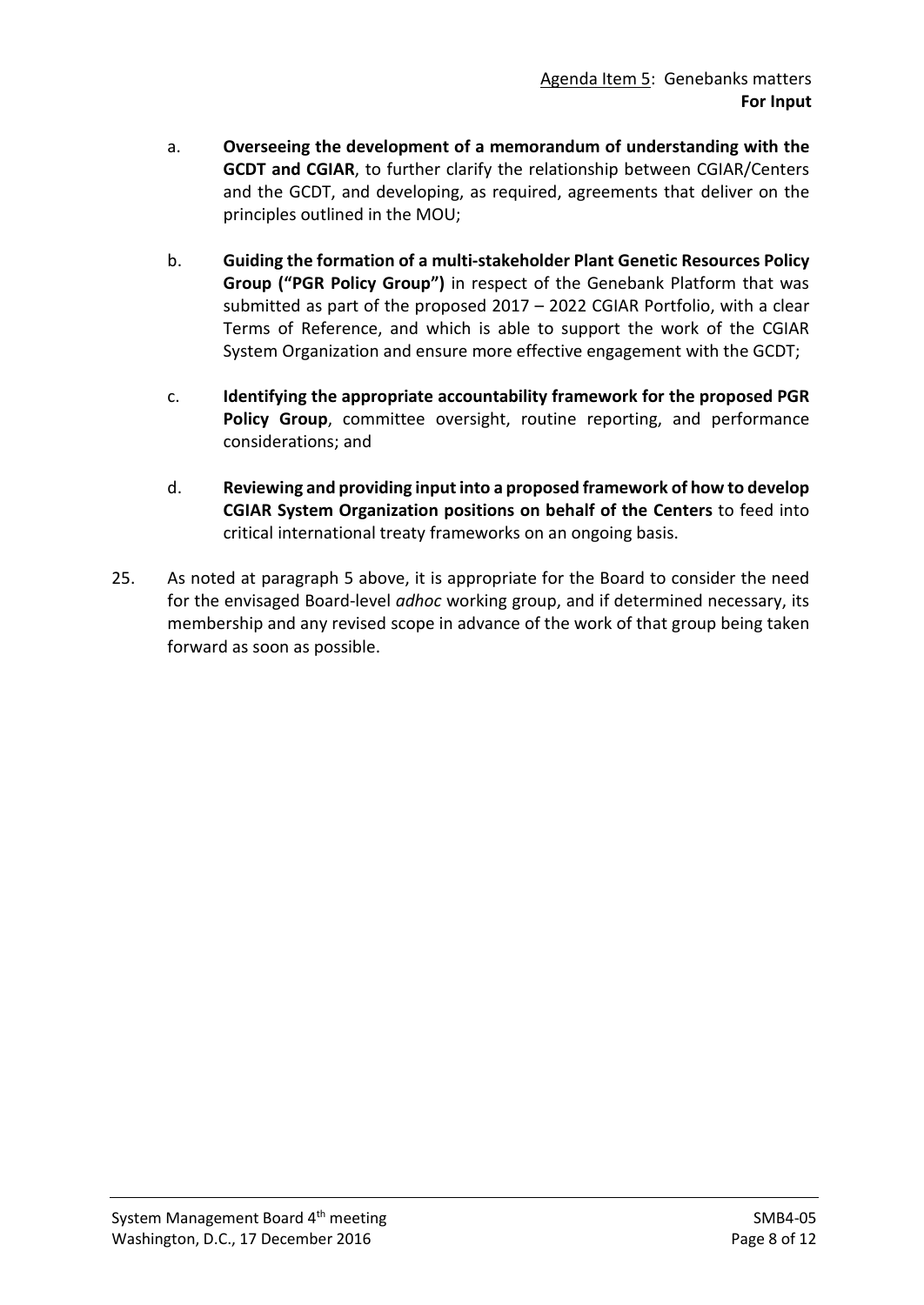

Genebanks Full Proposal: 2017-2022

# Annex 2. Projections of the annual income from the endowment fund

\* As extracted from the Genebanks Platform Full Proposal available at this link: http://library.cgiar.org/bitstream/ handle/10947/4451/2.%20GENEBANK%20%20Platform%20-%20Full%20Proposal%202017-2022\_FINAL.pdf?sequence=1

#### **Status of the Endowment**

The Crop Trust was set up by the FAO and the CGIAR to transition from ad hoc funding for the world's most important genebank collections towards sustainable funding, by raising a sufficient endowment to provide permanent financial security. This point of departure has been reaffirmed by the CGIAR Fund Council in 2011 when considering and endorsing the 2012-2016 Genebanks CRP and again in 2015 in considering the 2015 Genebanks Option Paper.

As set out in the 2012 proposal for the Genebanks CRP, "The subject of how to build the endowment and bring sustainable funding to the collections .. must be concretely addressed by the broad alliance of the Trust, Consortium, Centers, Fund Council and other CGIAR donors". At that time, the alliance was already considering the need for a separate mechanism for the "provision of annual supplementary funding" to cover the costs of genebank expenses.

Donors still have a considerable path ahead of them to live up to their commitment to ensure sustainable funding of the genebanks. In a challenging environment for fundraising, in 2014-2015 the Crop Trust has re-connected with current partners and has targeted new governments as future donors. In total, more than 50 governments have been invited to contribute towards raising the endowment fund to reach the USD 500 million target that is required to sustain the crop collections protected under Article 15 of the International Treaty on Plant Genetic Resources for Food and Agriculture (ITPGRFA), including the 11 CGIAR collections.

This fundraising drive by the Crop Trust took place in a macro-economic and political setting where many European donors are diverting available overseas aid funding toward addressing the refugee migration crisis affecting the continent. Low oil prices have also constrained the ability of oilexporting countries in the Gulf and elsewhere to contribute towards public causes. Weak economic conditions in major emerging countries of the G-20 are also compounding challenges towards raising foreign assistance resources.

Despite these headwinds, the Crop Trust carried through in its commitment to invite the world community to contribute to the endowment fund. A Pledging Conference took place on 15 April 2016 in Washington DC, in conjunction with the IMF/World Bank Spring Meetings. It brought together a diverse group of donor partners and laid the foundations for an eventual doubling the endowment to USD 313.9 million; yet with USD 175 million currently paid into the endowment, donor partners still have considerable efforts to undertake to follow through on their pledges. Total donor pledges to the Crop Trust, including for the endowment, for projects implemented by the Crop Trust and for operational expenditures of the Crop Trust Secretariat, increased to USD 512.2 million. 

#### *Updates since the Pledging Conference*

Since the conference, further governments have made financial commitments towards the endowment fund, including G-20 countries as first-time donors to the Crop Trust; some of these are non-signatories of the ITPGRFA, thus broadening the base of political support. Nevertheless, many of the current donors of the CGIAR have yet to come through as donors to the endowment fund, or they have provided funding at a lower level than proposed by the Crop Trust as an appropriate burden-sharing donation with respect to their GDP size and per-capita income.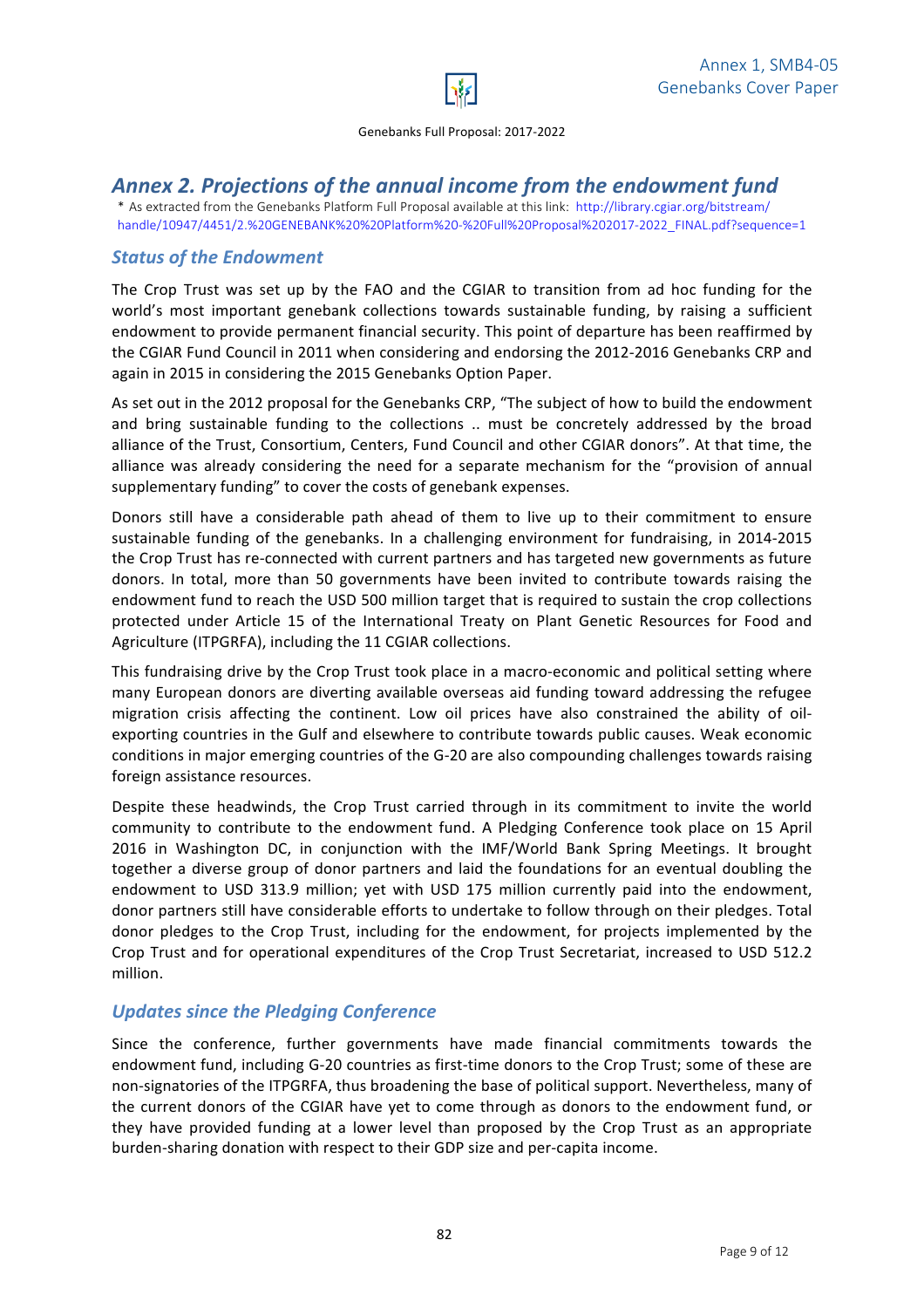

The Pledging Conference kicked off a campaign to solicit support from those governments that were not yet ready to pledge funding for the endowment but have shown an interest. As a means to increase public visibility the Crop Trust is building an alliance of eminent persons in support of the UN Sustainable Development Goals (SDGs), and specifically in support of SDG Target 2.5 that calls for the conservation of global crop diversity by 2020.

To complement grant funding for the endowment, the Crop Trust Donors' Council and Executive Board approved the new Concessional Borrowing Framework. On this basis, Crop Trust management is currently in discussion with German government lender KfW about a possible first soft loan. Loan proceeds would be invested in the endowment over the life of the loan, generating additional investment income - after payment of loan interest - in support of the annual operating expenditures of the CGIAR crop collections.

#### *Going forward*

The outcome of the Pledging Conference points towards the need for a multi-faceted strategy to mobilize resources in support of the running costs of the CGIAR genebanks. This includes outreach towards foundations, private corporations and industry associations, as well as wealthy individuals and private households, with the latter two groups both as donors and investors. For example, banking partner Deutsche Bank has re-affirmed its commitment towards the innovative financial mechanism of the Investment Sharing Facility, enabling capital market investors to contribute a share of their investment income to the Crop Trust. World Coffee Research, the seed industry and entrepreneurs in media, entertainment and technology, represented by METal International have also pledged financial support. Some of these resources will benefit directly the CGIAR collections.

The results from the Pledging Conference do not yet enable the Crop Trust to deliver the projected endowment income over the 2017-2022 horizon of the Genebank Platform, as envisaged at the  $13<sup>th</sup>$ Fund Council meeting in April 2015. Nevertheless, the Crop Trust stands by its commitment to provide annual funding as a contribution to the Genebank Platform, as follows: USD 6.75 million for 2017; USD 9.06 million for 2018; USD 11.53 million for 2019; USD 13.35 million for 2020; and USD 15.03 million for 2021. These financial contributions therefore remain unchanged from those promised. 

Such transfers would be partly sourced from investment income earned on the endowment and partly from other sources of funding. With respect to income to be drawn from the endowment, the caveats as stated above remain and the actual annual investment income will vary around the longterm average target return of the endowment portfolio of 4.0% plus the rate of US dollar inflation. Such a return may, however, not be achievable over the next six years, given historically low capital market interest rates on bonds and high volatility in world equity markets, driven by high levels of liquidity from central banks and an uncertain world economic outlook. Should sustained investment returns dip below the average long-term target, a restriction in income distributions from the endowment to the CGIAR crop collections may have to be considered so as to protect the capital value of the endowment fund.

The Crop Trust will undertake every effort to mobilize other short-term grant funding from public and private partners to complement investment income to be withdrawn from the endowment, in order to meet the projected overall annual contributions by the Crop Trust to the Genebank Platform over the period 2017-2022. Such other sources of funding will have to be supported by the donors. Donor funds would be allocated through Window 2 and Window 3, or they could be channeled directly by donors through the Crop Trust to selected CGIAR collections. Such near-term resource mobilization efforts will be deployed in parallel to the medium-term objective of building up the endowment fund further to the target level.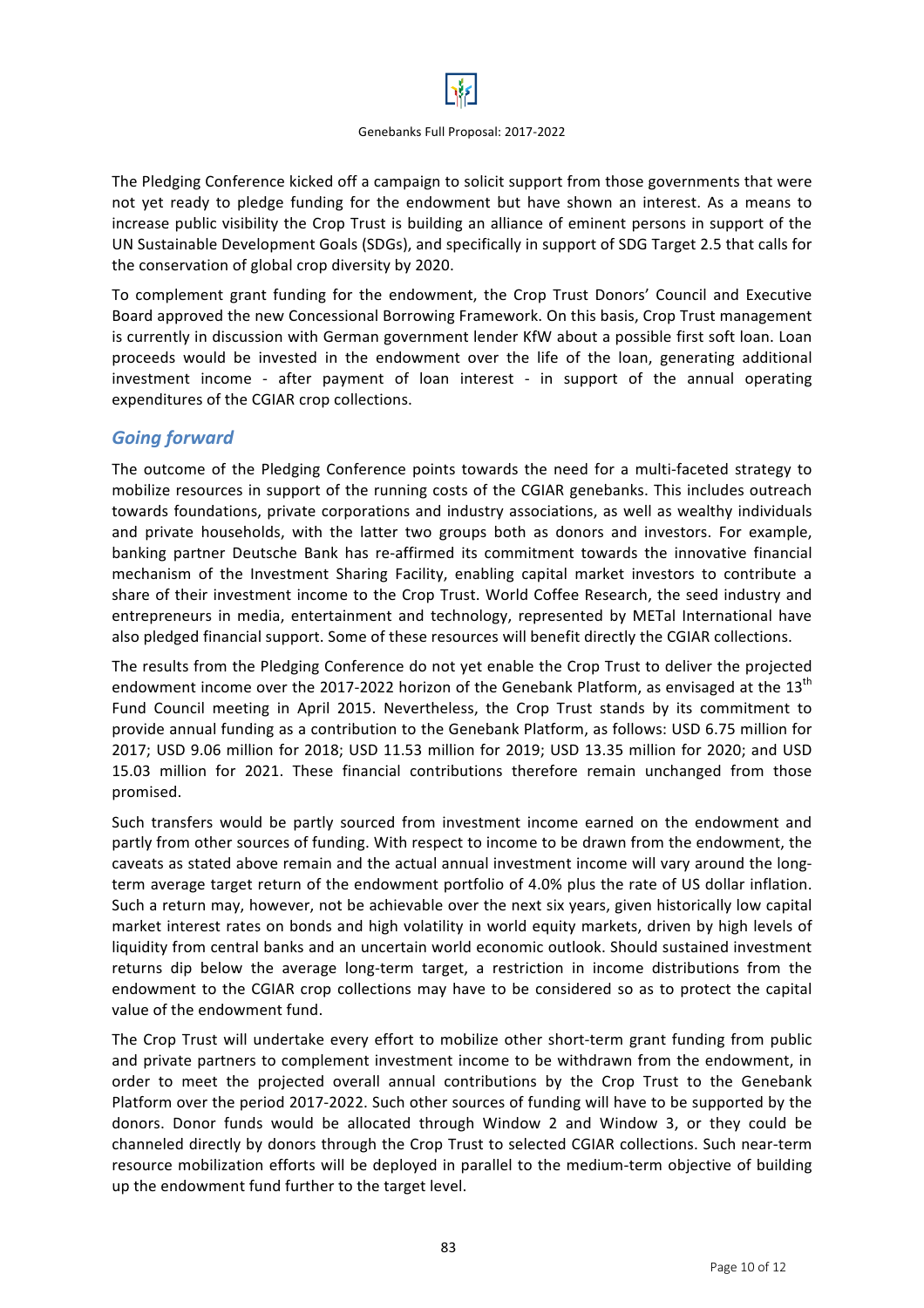#### Annex 2:

Former Fund Council decisions – Funding the Genebanks

#### **1. Introduction for System Management Board members**

Extracted below, starting with FC13 (Bogor, April 2015) are the decisions that have been adopted by the Fund Council in regard to the levy question (with highlighting for ease of reference). No decision was made at FC14 (Washington, D.C., November 2015) as to the "relevant CRPs". But in the Fund Council's *Peer Review Team* [presentation](http://cgiarweb.s3.amazonaws.com/wp-content/uploads/2015/09/Genebanks-PRT-Presentation.pdf) to the meeting and supporting [paper,](http://cgiarweb.s3.amazonaws.com/wp-content/uploads/2015/09/Options-for-funding-core-activities-of-the-CGIAR-genebanks-2017-2021.pdf) it was proposed that once the new portfolio is clear, the "relevant CRPs" could be jointly identified by the former Consortium Office and former Fund Office. The topic was not revisited at the final Fund Council meeting at FC15 (Rome, May 2016).

Now that the System has transitioned to the new arrangements, and there is a substantially re-defined new CGIAR Portfolio that does not have the same CRPs as existed at the time the Fund Council took its decision in November 2015, there would be benefit in reidentifying an appropriate means of identifying the "relevant CRPs" should the System Emphasis is added in blue shading. The 3% levy must be implemented as framed by the 3% levy must be in the 3% levy

former Fund Council.

#### **2. Former Fund Council meeting decisions**

#### *B.1. Extract: April 2015: Fund Council 13th meeting* [http://library.cgiar.org/bitstream/handle/10947/3942/FC13%20Summary%20FINAL.pdf](http://library.cgiar.org/bitstream/handle/10947/3942/FC13%20Summary%20FINAL.pdf?sequence=1) [?sequence=1](http://library.cgiar.org/bitstream/handle/10947/3942/FC13%20Summary%20FINAL.pdf?sequence=1) (*see page 47)*

- 1. The Fund Council noted the vital importance of the genebanks and recommitted in both the short and long term – to make it a priority to secure funding for them in line with existing agreements on the partnership nature of support to the genebanks. Recognizing the Council's continuing short-term financial responsibilities for 2017-2021, the following decisions were taken:
	- The Fund Council agreed to commit \$93.1 million for the period 2017 2021, per recommendation #1 of the PRT Report.
	- The Fund Council agreed to a blended approach to funding to reduce the pressure on Window 1 funds, while recognizing that W1 funds will remain a safety net.
- 2. The Fund Council requested the Global Crop Diversity Trust (GCDT) to provide as soon as possible clear and transparent financials to support building the endowment, and requested the GCDT to complete a detailed costing exercise for FC14 to provide more accurate information on cost.
- 3. Beginning in 2017, genebank support should be applied to the relevant CRP research as a line item in Windows 2 and 3, where appropriate, taking care to